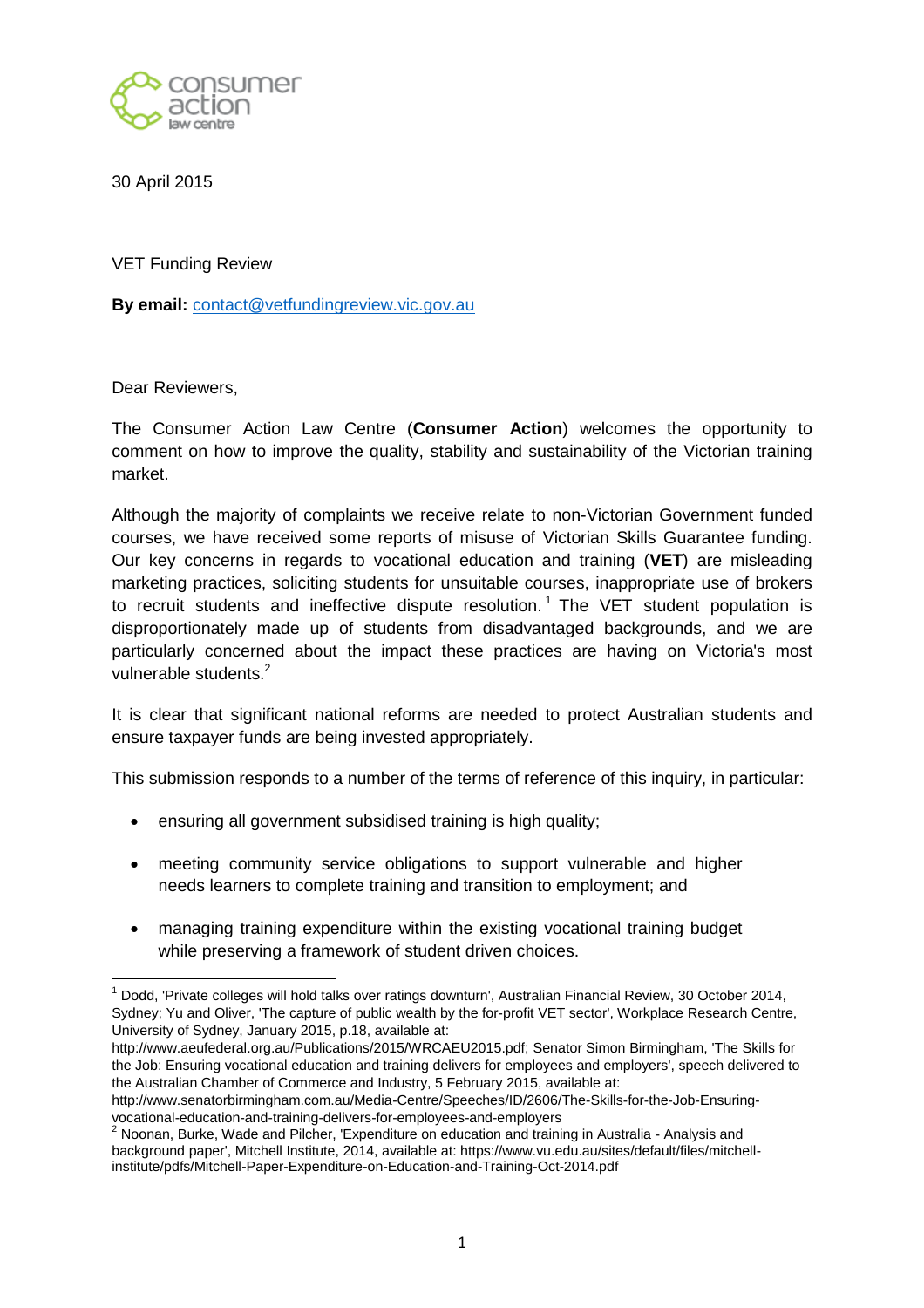We have also commented on how other government policy levers may be used to support the quality, stability and sustainability of the Victorian training market. This includes discussion about further reforms and external dispute resolution options.

## **1. Summary of recommendations**

Our recommendations to the Review are summarised below:

### **Recommendation 1**

We recommend that the Victorian Government:

- increase compliance and enforcement action to ensure that funding is only provided to training providers that demonstrate full compliance with the Statement of Expectations and relevant contractual obligations;
- enhance the framework to claw back government subsidies from training providers; and
- implement a framework that requires unscrupulous providers that close their doors or revoke qualifications to compensate students for consequential losses (in addition to paying for retraining).

## **Recommendation 2**

We recommend that current requirements to complete suitability assessments be enhanced to ensure that providers are required to thoroughly assess the capacity of each student to complete a training course and the suitability of the course for the student.

# **Recommendation 3**

We recommend that the Victorian Government undertake a review of whether the current framework of 'student driven choices' has actually delivered improved outcomes for students, with a particular focus on completion rates and graduate outcomes.

### **Recommendation 4**

We recommend that Victorian regulators enhance cooperation with other state and federal regulators to improve enforcement and compliance outcomes, and work to simplify the complaints process for students.

### **Recommendation 5**

We recommend that regular reviews of the VET regulatory framework and relevant regulators' capacity to enforce compliance with regulatory requirements be undertaken.

### **Recommendation 6**

We recommend that the Victorian Government:

- refer appropriate powers to the Commonwealth to ensure recent bans on inducements apply to all courses (not just VET FEE HELP courses); and
- consider banning unsolicited sales of Government funded courses, or requiring students to 'opt in' rather than opt out during the cooling off period.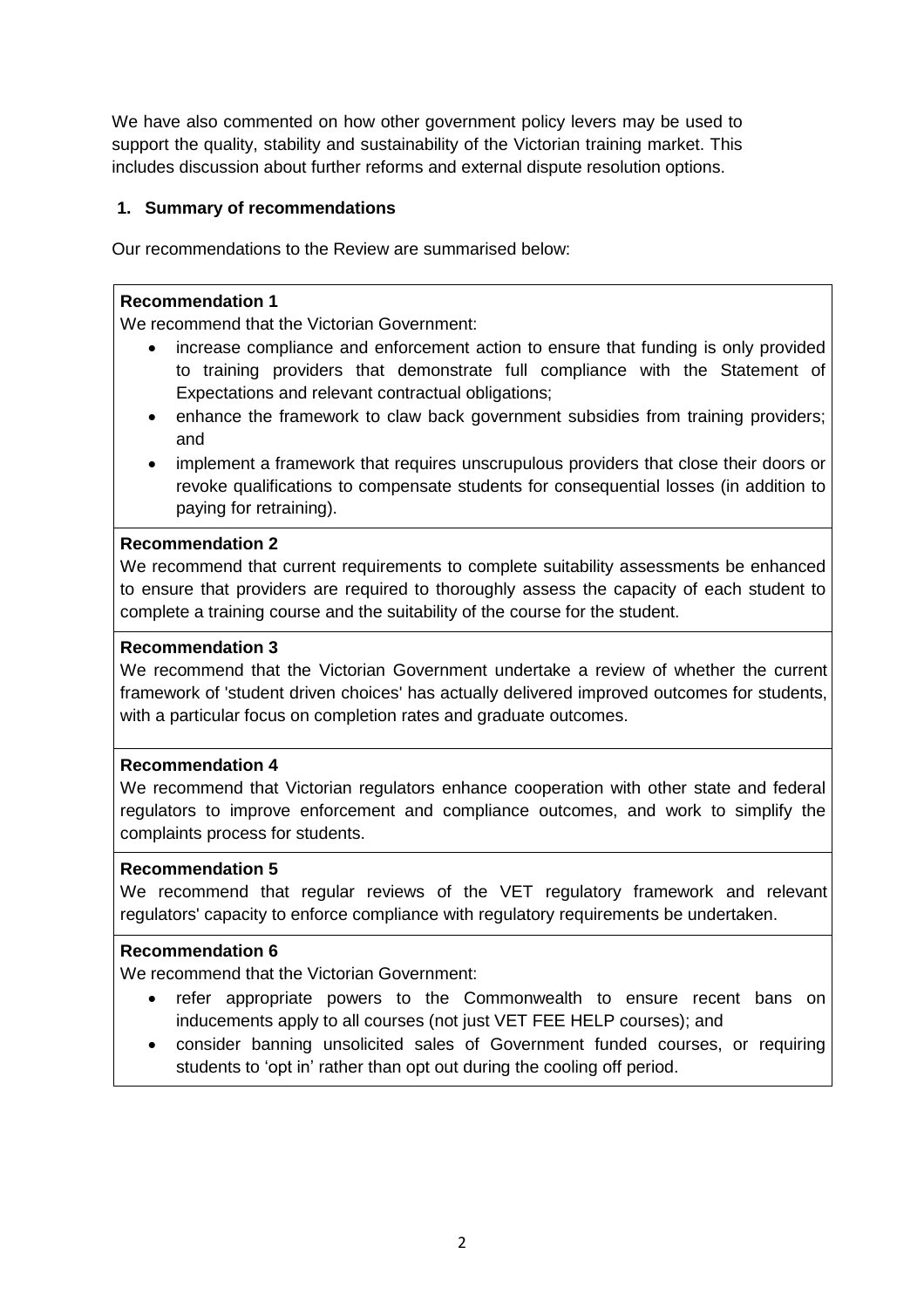We recommend that the Victorian Government:

- restrict education brokers from using terms like 'career advisors' unless the relevant staff member is in fact a trained career advisor and is acting in that role (as opposed to a sales role);
- consider banning the use of education brokers for Victorian Government funded courses; and
- if brokers are permitted:
	- o consider moving to a fee for service model;
	- o requiring brokers to be registered or "approved" in order to contact potential students about courses; and
	- o improving disclosure of commissions.

# **Recommendation 8**

We recommend that the Victorian Government refer appropriate powers to the Commonwealth to ensure that all courses have multiple 'exit points', or otherwise ensure that the same requirements apply in Victoria.

## **Recommendation 9**

We recommend establishing a national industry ombudsman to resolve disputes between students and training providers.

Our recommendations are detailed more fully below.

# **2. About Consumer Action**

Consumer Action is an independent, not-for profit consumer organisation based in Melbourne. We work to advance fairness in consumer markets, particularly for disadvantaged and vulnerable consumers, through financial counselling, legal advice and representation, and policy work and campaigns. Delivering assistance services to Victorian consumers, we have a national reach through our deep expertise in consumer law and policy and direct knowledge of the consumer experience of modern markets.

# **3. Ensuring all government subsidised training is high quality**

According to the Productivity Commission, the VET system 'provides Australians with the skills to enter or re-enter the labour force, retrain for a new job or upgrade skills for an existing job.<sup>3</sup> However, we believe that the quality of education provided by some private training providers means courses are not consistently delivering these graduate outcomes.

VET providers that obtain funding in Victoria must comply with the Victorian Department of Education and Early Childhood Development's (**the Department**) Statement of Expectations, which include a number of consumer protections. Compliance with the Statement of Expectations is in addition to the requirements of registration with Australian Skills Quality Authority (**ASQA**).

 3 Productivity Commission, 'Report on Government Services 2013, 2013, part 5.1, available at: [http://www.pc.gov.au/research/recurring/report-on-government-services/2013/2013/07-government-services-](http://www.pc.gov.au/research/recurring/report-on-government-services/2013/2013/07-government-services-2013-chapter5.pdf)[2013-chapter5.pdf](http://www.pc.gov.au/research/recurring/report-on-government-services/2013/2013/07-government-services-2013-chapter5.pdf)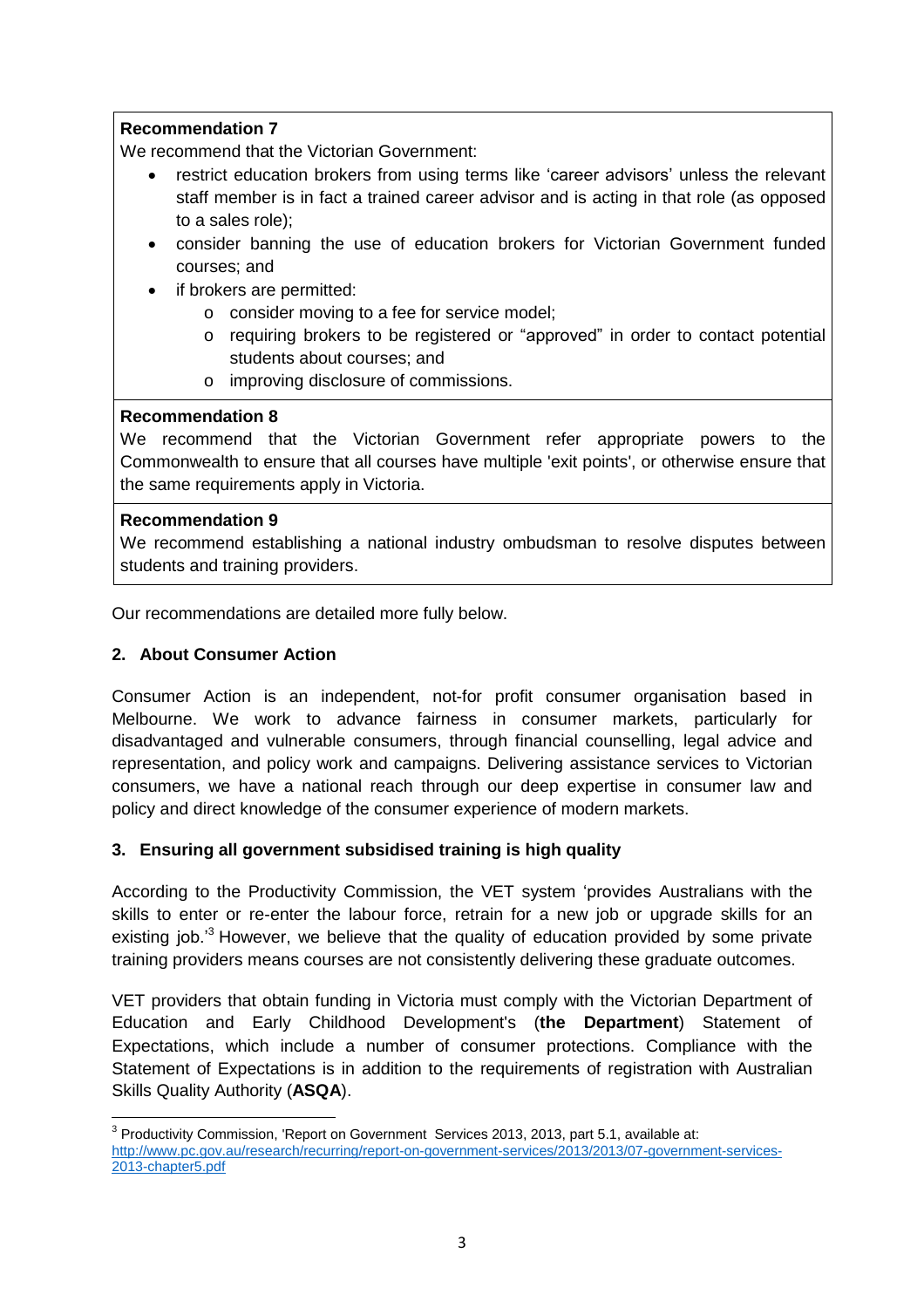Under the Statement of Expectations, training providers are required to (among other things):

- commit to excellence in service delivery and maximising outcomes for students;
- act in the best interests of students and with sensitivity to their diverse social, cultural and special learning needs;
- commit to the highest ethical standards;
- commit to honest, fair and respectful engagement with students, business, industry and the community; and
- avoid conflicts between private interests and professional responsibilities.<sup>4</sup>

The Department established the Victorian Training Guarantee Compliance Framework (**the Framework**) in 2012 'as a key mechanism for assuring the integrity of the Victorian government-subsidised training system'. The Framework sets out six 'escalating and proportionate' interventions to respond to non-compliance.<sup>5</sup>

In 2013, the Department was responsible for regulating 489 contracted Registered Training Organisations (RTOs).<sup>6</sup> Of the 109 providers audited in 2013 by the Department, the majority had 'serious findings' in regards to student enrolment.<sup>7</sup> 36 RTOs were also identified as having audit findings warranting funds reimbursement. The total amount of funds identified to be reimbursed was \$6.1 million, which represented 0.5 per cent of overall annual government expenditure on the Victorian Training Guarantee.<sup>8</sup> Only 4 providers had their funding contracts terminated.<sup>9</sup>

While it is clear that the Department has undertaken some very positive enforcement work, we are concerned that only a small number of providers were required to reimburse the Government, and even fewer had their funding contracts terminated, despite the relatively high proportion of audited providers that had serious compliance problems. We recommend increased auditing and enforcement action to ensure unscrupulous providers are denied funding in the event of non-compliance.

We are also concerned about student outcomes following enforcement action. For example, we have seen examples where enforcement action has been taken which has resulted in a training provider closing its doors, meaning that our client was unable to seek a remedy for losses incurred as a result of the provider's misconduct. We have also seen examples where

http://www.education.vic.gov.au/Documents/training/providers/rto/statementsexpectations.docx 5

 4 Victoria Department of Education and Early Childhood Development, 'Statement of Expectations: Principles and obligations for government contracted training providers in Victoria', April 2013, available at:

Victoria Department of Education and Early Childhood Development, 'Victorian Training Guarantee Compliance Framework', October 2012, p. 1, available at:

http://www.education.vic.gov.au/Documents/training/providers/rto/victrainingguaranteecomplianceframework.pdf 6 Victorian Training Guarantee Compliance Framework, p. 2.

<sup>&</sup>lt;sup>7</sup> Victoria Department of Education and Early Childhood Development, 'Victorian Training Guarantee Compliance Framework Annual Report 2013', 2013, p. 11, available at:

http://www.education.vic.gov.au/training/providers/rto/pages/guidelines1.aspx.

<sup>&</sup>lt;sup>8</sup> Victorian Training Guarantee Compliance Framework, p. 12.

<sup>9</sup> Victorian Training Guarantee Compliance Framework, p. 14.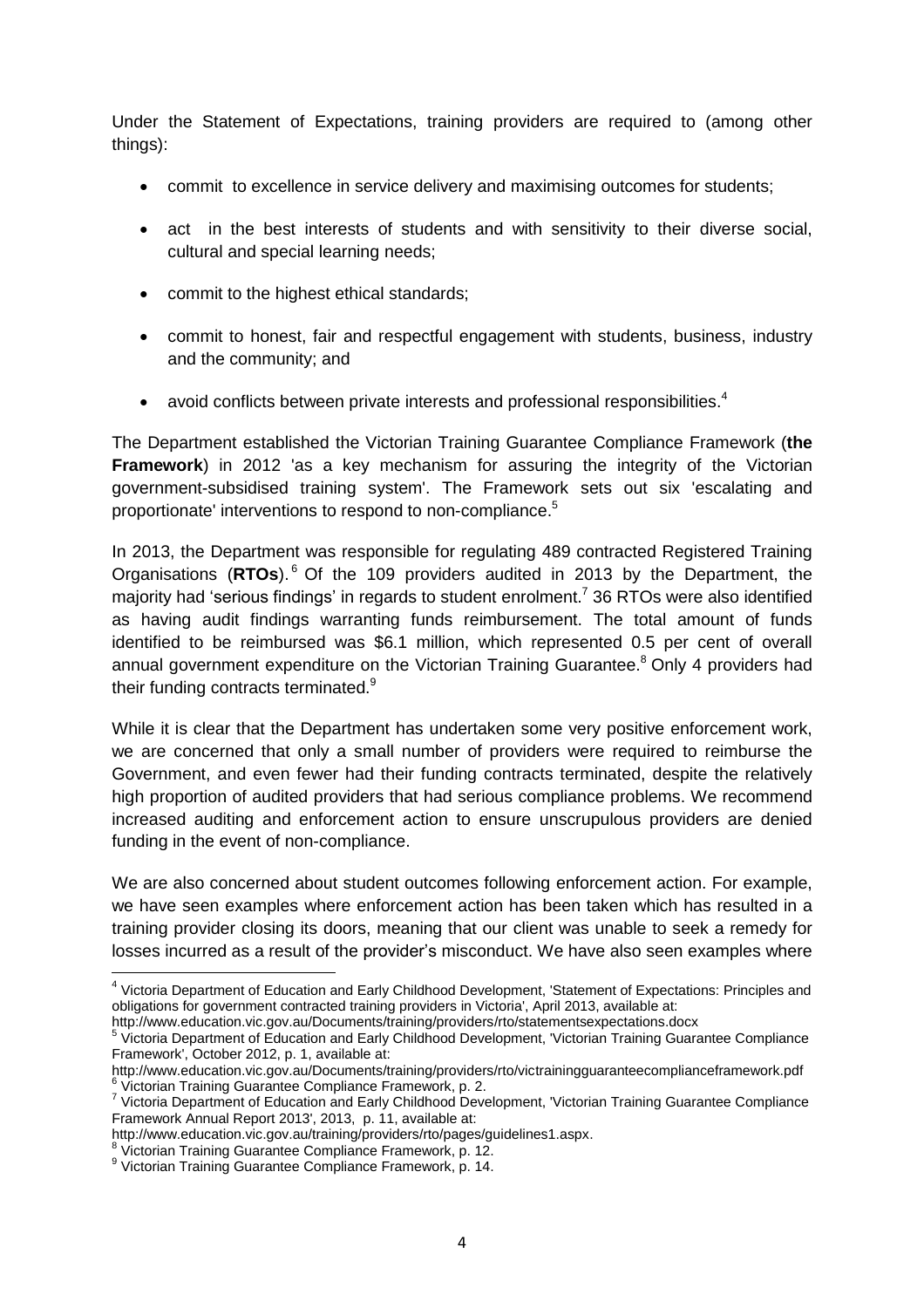training certificates have been revoked following compliance action, without appropriate compensation being offered to students.

### **Julia's story**

Julia obtained a qualification in child care, which was recalled following enforcement action against her training provider. Julia had already begun full time work when she received notification of the qualification recall from the training provider. In order to obtain her qualification, Julia would be required to undertake a number of additional modules of study.

Although Julia was not required to pay for this additional study, she was not offered any compensation for losses that she may have suffered as a result of having to complete the additional modules (such as lost wages during time in retraining), or as a result of losing her qualification. The letter of notification also mentioned the training provider had established a dedicated service to answer student queries, but Julia says that she was unable to contact anyone on the number provided. Julia eventually chose to enrol in a different course with another provider.

While the cost of retraining is covered, other losses incurred by the student are not. Such losses may relate to lost employment, lost opportunity or lost wages due to time in retraining. While students will have their Victorian Training Guarantee funding reinstated, they may not necessarily be refunded other course fees. Students can also be left in limbo while waiting to be informed of the extent of retraining they will require.<sup>10</sup> We recommend that the Victorian Government implement a framework to ensure students are compensated by training providers for these types of consequential losses.

### **Recommendation 1**

We recommend that the Victorian government:

- increase compliance and enforcement action to ensure that funding is only provided to training providers that demonstrate full compliance with the Statement of Expectations;
- enhance the framework to claw back government subsidies from training providers; and
- implement a framework that requires unscrupulous providers that close their doors or revoke qualifications to compensate students for consequential losses (in addition to paying for retraining).

# **4. Meeting community service obligations to support vulnerable and higher needs learners to complete training and transition to employment**

The Department reports that there has been a steady decline in the completion rate of Victorian Government funded courses since 2011. By the end of 2014, 34 per cent of

 $\overline{a}$  $10$  Josie Taylor, 'Hundreds of Vocation private training college graduates forced to hand back qualifications', ABC News, 22 April 2015, available at: http://www.abc.net.au/news/2015-04-22/private-training-college-graduatesstripped-of-qualifications/6412318.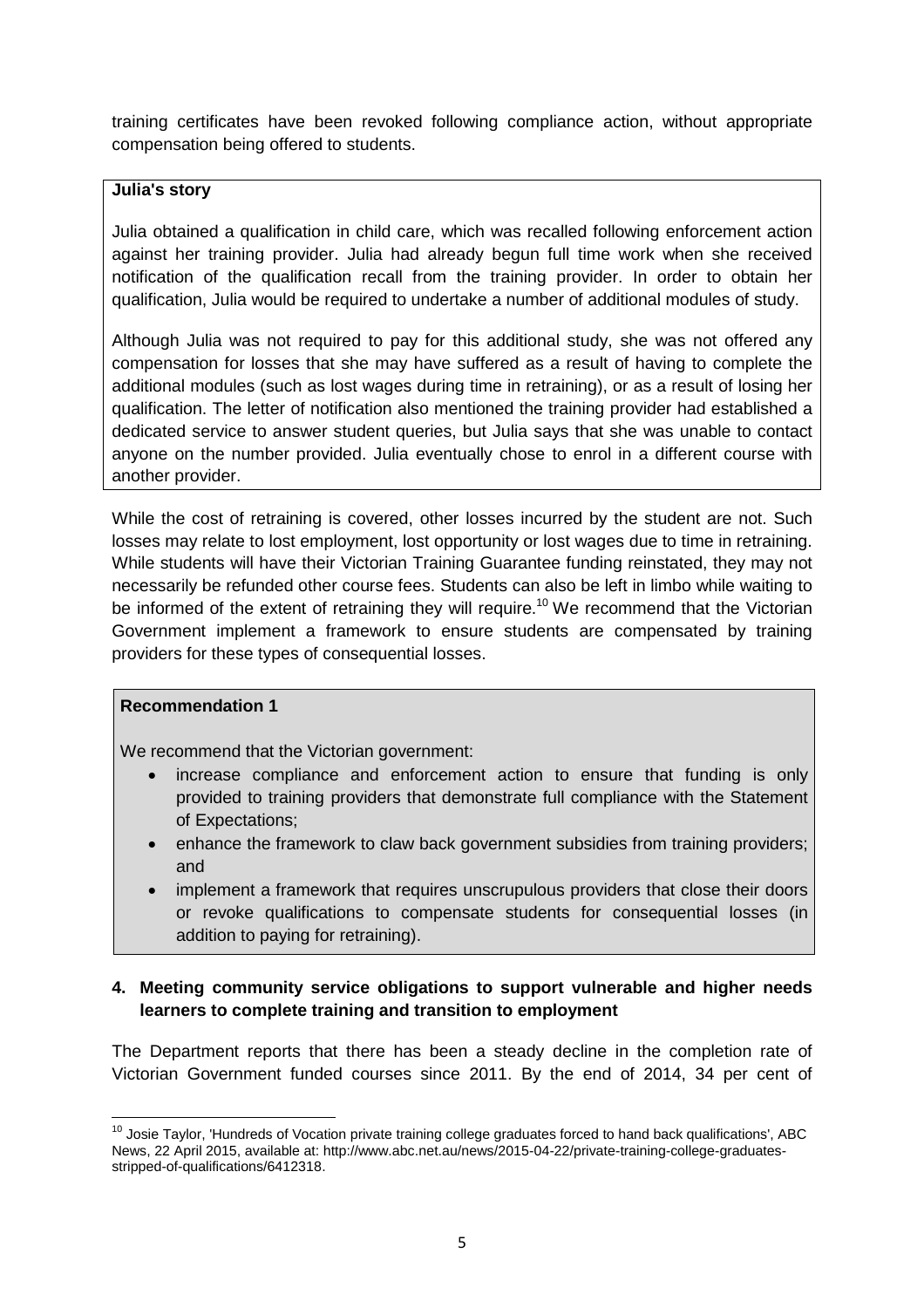courses commenced in 2013 were reported as being completed. This is in comparison to 41 per cent of courses commenced in 2011.<sup>11</sup>

In our view, training is more likely to be completed if the course itself is suitable for the learner's needs and skill levels. We note that RTOs are already required to undertake some form of 'suitability' assessments. For example, Standard 5.1 of the *Standards for Registered Training Organisations (RTOs) 2015* requires RTOs to provide advice to prospective learners about the training product appropriate to meeting the learner's needs 'taking into account the individual's existing skills and competencies'. However, these current requirements are clearly are not working, as we receive numerous complaints of students being signed up to completely inappropriate courses.

## **Ahmed's story**

Ahmed inquired with a training provider about obtaining a forklift licence. The training provider advised Ahmed that he should enrol in a particular course, and that this course would contain the necessary elective to gain a forklift licence. Ahmed was not told he needed to select this elective nor was he advised about other ways he could obtain a forklift licence.

Ahmed signed forms for the course that were not explained to him nor read to him in his primary language. Once Ahmed had completed the course, he discovered he was still not licensed to drive a forklift. When he followed up with the training provider, Ahmed was told that he needed to complete an additional \$400 course to obtain a forklift licence.

We welcomed recent Federal Government announcements that training providers will be required to assess the capacity of each student to complete a training course, with the student required to prove competency in core skills to a level 'appropriate for the course'. We expect the Federal Government to set clear minimum standards, rather than allow providers to determine their own entry requirements. We expect that assessments take into account the suitability of the course having regard to the student's educational and career objectives, foreseeable changes to the student's circumstances and attitude towards study. We recommend that the Victorian Government ensure that this requirement also applies to all RTOs in Victoria.

### **Recommendation 2**

We recommend that current requirements to complete suitability assessments be enhanced to ensure that providers are required to thoroughly assess the capacity of each student to complete a training course and the suitability of the course for the student.

 $\overline{a}$  $11$  Victorian Training Guarantee Compliance Framework Annual Report 2013, p. 4.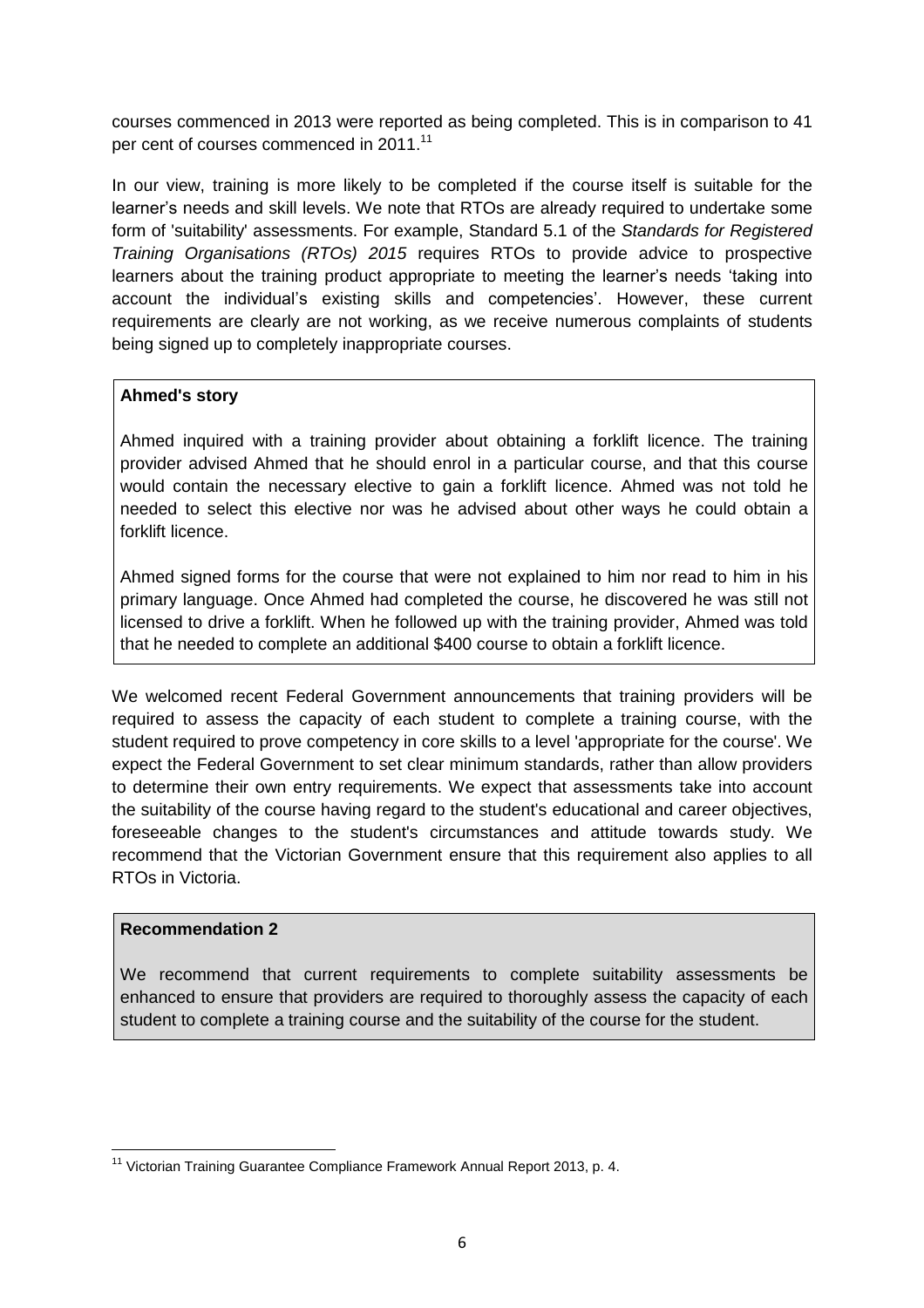# **5. Managing training expenditure within the existing vocational training budget while preserving a framework of student driven choices**

Historically, the states and territories have provided VET through the TAFE system. However, there has been a proliferation of enrolments at private training providers since demand-driven government funding was introduced. Between 2008 and 2013, the number of for-profit providers has more than doubled.<sup>12</sup>

Under the Council of Australian Governments (**COAG**) National Partnership Agreement on Skills Reform in 2012, all states and territories in Australia agreed to implement a new market-driven funding model for vocational education. Victoria was the first state to implement demand-driven VET funding. Under the Victorian Training Guarantee, which was phased in from July 2009, subsidised student places were opened up to private providers.<sup>13</sup> Similar reforms have now been introduced in other states.<sup>14</sup>

Since the beginning of implementation of these reforms, state and federal government expenditures on payments to non-TAFE providers to deliver VET programs has skyrocketed, increasing by \$839 million between 2009 and 2013 (160.2%).<sup>15</sup> This was driven mostly by Victorian government funding, which grew at an annual pace of 42% between 2008 and 2013, with funding rising from \$137.6 million to \$799.2 million.<sup>16</sup>

Prior to July 2009, public funding for VET in Victoria was allocated directly to (mostly public) VET providers, based partly on historical enrolments and skills needs. Now, the funding for subsidised places in Victoria "follows the student", with no overall cap per provider meaning that providers must compete to attract students and funding. Funding is provided as an hourly rate, the amount of which depends on the level of qualification and a weighting reflecting an assessment of the course's public value. These reforms were aimed at boosting participation in VET, making the sector more responsive to changing skill demands, and enhancing competition among providers to promote quality improvements. The theory appeared to be that choice and competition would drive efficiency in service delivery and improve standards. However, as noted by the National Centre for Vocational Education Research (**NCVER**), "it is far from certain that the reforms will have these desired effects."<sup>17</sup>

Between 2008 and 2010, the Victorian Training Guarantee was associated with a 60% growth in enrolments with private providers, and 300% growth between 2008 and 2011. The Victorian Training Guarantee has been associated with 7% lower growth in TAFE enrolments than otherwise would have been expected between 2008 and 2011. Based on these figures, NCVER suggests that "private providers have done better than TAFE in

 $\overline{1}$ 

 $12$  Yu and Oliver, p. 20.

<sup>&</sup>lt;sup>13</sup> Leung, McVicar, Polidano and Zhang, 'Early impacts of the Victorian Training Guarantee on VET enrolments and graduate outcomes', National Centre for Vocational Education Research (NCVER), 19 May 2014, available at: http://www.ncver.edu.au/wps/wcm/connect/c10b759f-e467-4cdb-b310-087f6aca827b/Early-impacts-of-the-VTG-2724.pdf?MOD=AJPERES&CACHEID=c10b759f-e467-4cdb-b310-087f6aca827b

<sup>&</sup>lt;sup>14</sup> Yu and Oliver, p. 3.

<sup>15</sup> National Centre for Vocational Education Research (NCVER), 'Financial information 2013', 17 October 2014, p. 6, available at: http://www.ncver.edu.au/wps/wcm/connect/22f9d79d-990b-42c1-9c07-bcfca2ace256/Financialinformation-2013.pdf?MOD=AJPERES&CACHEID=22f9d79d-990b-42c1-9c07-bcfca2ace256 Yu and Oliver, p. 3.

<sup>&</sup>lt;sup>17</sup> NCVER (2014), 'Early Impacts of the Victorian Training Guarantee on VET enrolments and graduate outcomes'.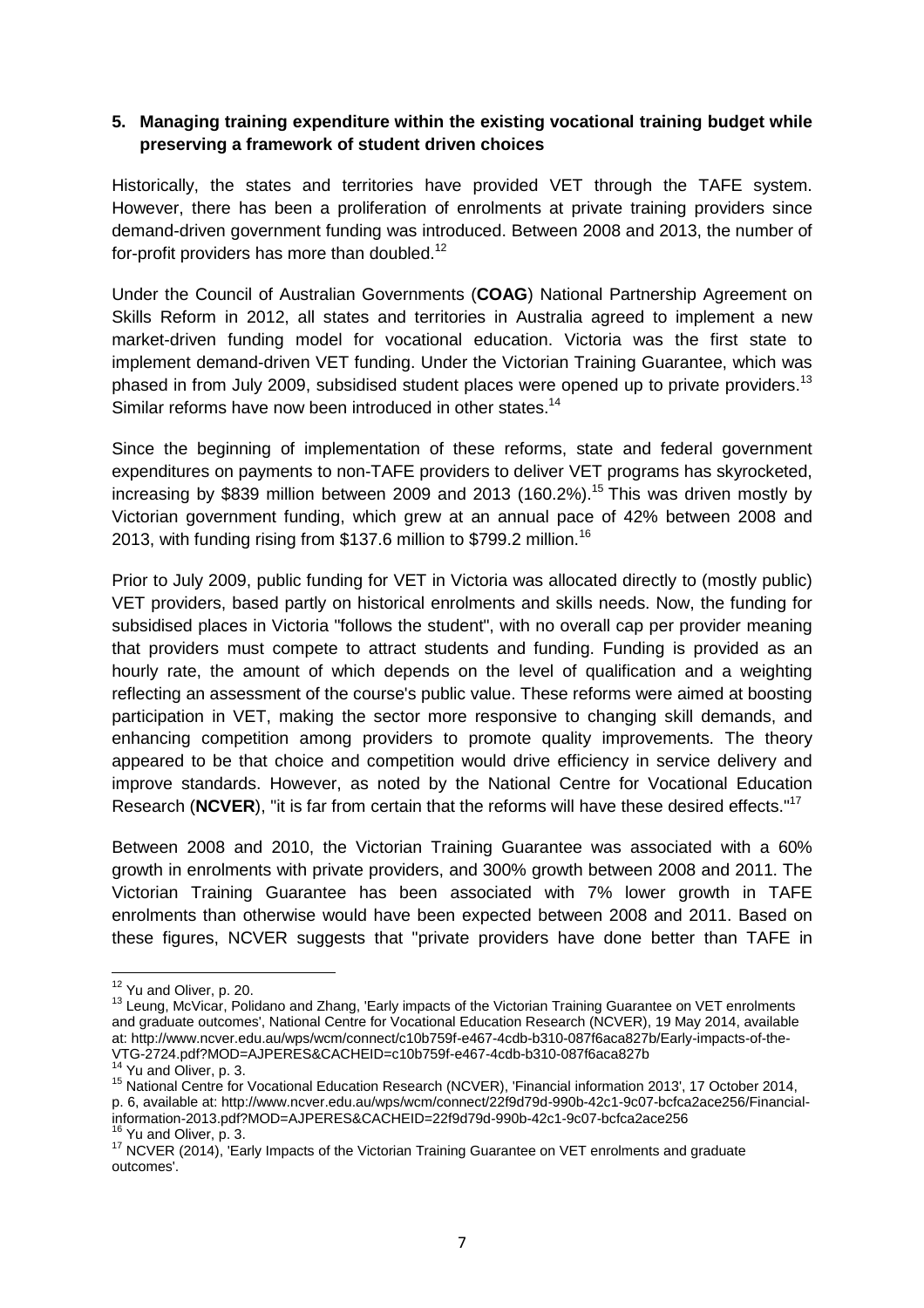responding in the short run to increased demand for publicly subsidised places under the training guarantee".<sup>18</sup>

Given the declining rate of enrolments and completion of courses, plus the numerous consumer issues identified elsewhere in this submission, we query whether the framework of 'student driven choices' is actually delivering the student outcomes desired by the Government.

### **Recommendation 3**

We recommend that the Victorian Government undertake a review of whether the current framework of 'student driven choices' has actually delivered improved outcomes for students, with a particular focus on completion rates and graduate outcomes.

## **6. Other matters**

## *Regulation*

 $\overline{a}$ 

Following the agreement by COAG, states and territories transitioned responsibility for accreditation, monitoring and enforcement of standards in higher education, including private VET providers, to the Commonwealth. This included the establishment of ASQA to regulate the VET sector.

ASQA has jurisdiction over most VET providers, but Victoria and Western Australia also have their own regulators for VET providers that only deliver courses in these states. Certain conduct is also handled by the Australian Competition and Consumer Commission (**ACCC**). Victorian Government-funded courses providers are also regulated by the Department, while VET FEE-HELP is regulated by the Federal Department of Education & Training. This complex regulatory regime makes it difficult for students to know where to turn if they have a problem. We query the effectiveness of the National Training Complaints Hotline<sup>19</sup> as students may still be referred to a number of regulators, even if the complaint relates to a single training provider or education broker.

We acknowledge that this is a difficult problem to solve, but believe improvements can be made to improve the complexity of the regulatory system from a consumer perspective. Regulators and other relevant departments must work more closely together to improve compliance and enforcement outcomes, and the complaints process. This co-operation should include, at a minimum, appropriate information sharing arrangements, transparent referral arrangements and the development of student portals to ensure the regulatory system is simple and effective from a consumer perspective. We need to ensure that regulators are clear about their responsibilities, and that consumers are not being passed from regulator to regulator when making a complaint.

<sup>&</sup>lt;sup>18</sup> NCVER (2014), 'Early Impacts of the Victorian Training Guarantee on VET enrolments and graduate outcomes'..

<sup>&</sup>lt;sup>19</sup> Department of Industry and Science, 'National Training Complaints Hotline', accessed 11 February 2015, available at: http://www.industry.gov.au/skills/nationaltrainingcomplaintshotline/Pages/default.aspx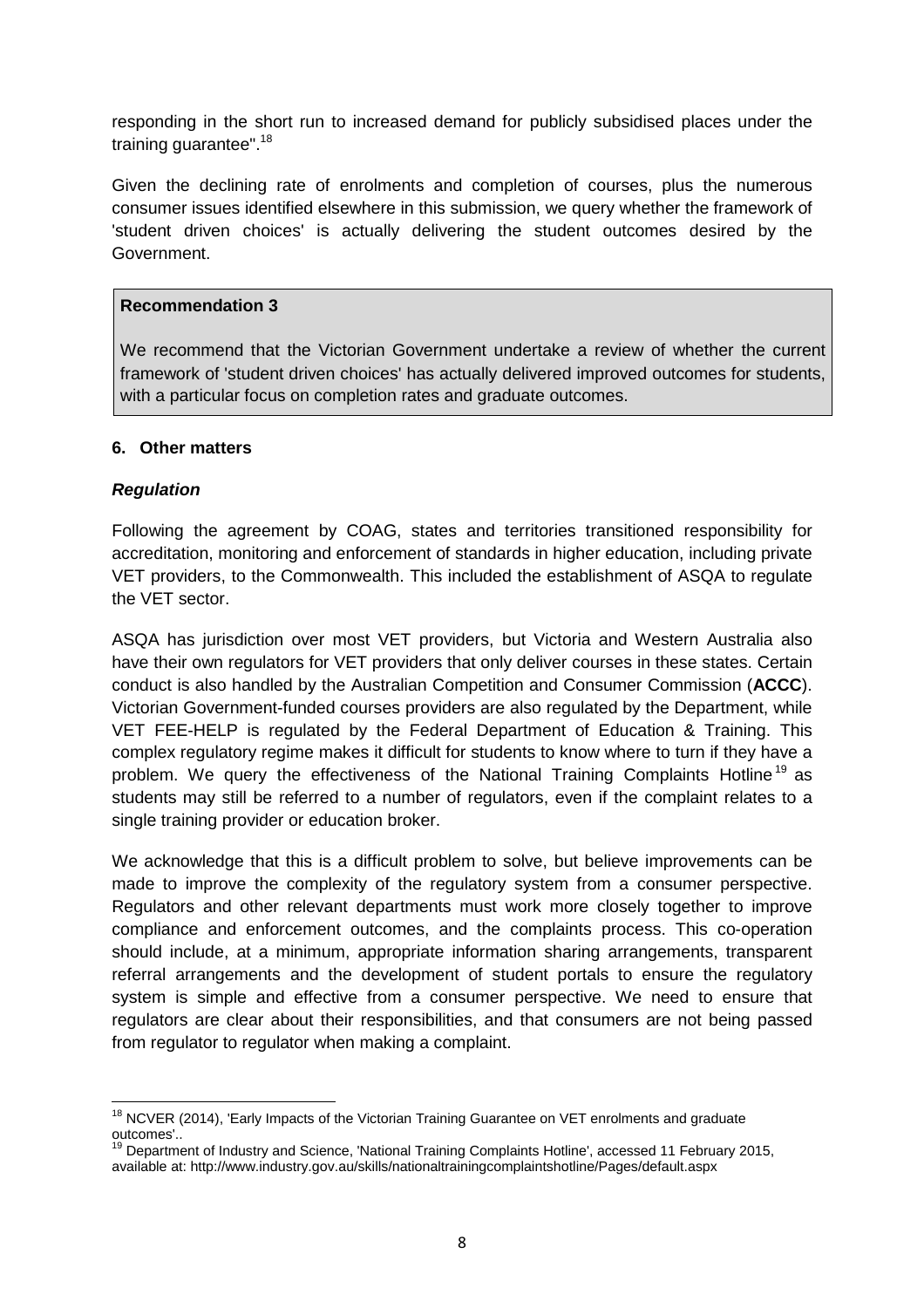We recommend that Victorian regulators enhance cooperation with other state and federal regulators to improve enforcement and compliance outcomes, and simplify the complaints process for students.

The effectiveness of the regulatory framework, including the Victorian Training Guarantee Compliance Framework, also needs to be regularly reviewed. In 2013, Consumer Action published a report titled *Regulator Watch*, <sup>20</sup> which was conceived in the absence of a public mechanism to determine how much enforcement work was undertaken by various regulators. This report noted some good practice frameworks that apply to regulators, including for the need for strong feedback loops between consumer organisations, consumer dispute resolution services, and regulators. The report also emphasises the benefit in regulators being public about enforcement outcomes to have a deterrent effect. We were pleased to see that the Department publishes an annual report on the effectiveness of the Victorian Training Guarantee Compliance Framework and the Victorian Registration and Qualifications Authority (**VRQA**) reports on its regulatory activities to the National Skills Standards Council.

We would encourage continued regular reviews of the enforcement work undertaken by VRQA and the Department, as well as regular reviews of the regulatory framework to ensure it is actually encouraging compliance with regulatory obligations.

### **Recommendation 5**

We recommend that regular reviews of the VET regulatory framework and relevant regulators' capacity to enforce compliance with regulatory requirements be undertaken.

### *Marketing*

We have received a number of complaints about the marketing and promotional techniques employed by private training providers and education brokers. Our concerns about misleading conduct in the industry were confirmed by recent statistics released by ASQA, which indicated that 45.4% of RTO websites surveyed were identified as having one or more areas of possible non-compliance in relation to their marketing, fee collection, advertising and information provision practices.<sup>21</sup>

We are particularly concerned about training providers and education brokers that appear to target vulnerable consumers. We have received reports of education brokers in particular cold calling or door-knocking potential students and pushing them to enrol in unsuitable courses over the phone or on their doorstep.

 $\overline{a}$ <sup>20</sup> Renouf, Balgi and Consumer Action Law Centre, 'Regulator Watch: The Enforcement Performance of Australian Consumer Protection Regulators', March 2013, available at: http://consumeraction.org.au/wpcontent/uploads/2013/04/CALC-Regulator-Report-FINAL-eVersion.pdf.

<sup>&</sup>lt;sup>21</sup> Australian Skills Quality Authority, 'Marketing and advertising practices of Australia's registered training organisations', 2013, p. 28.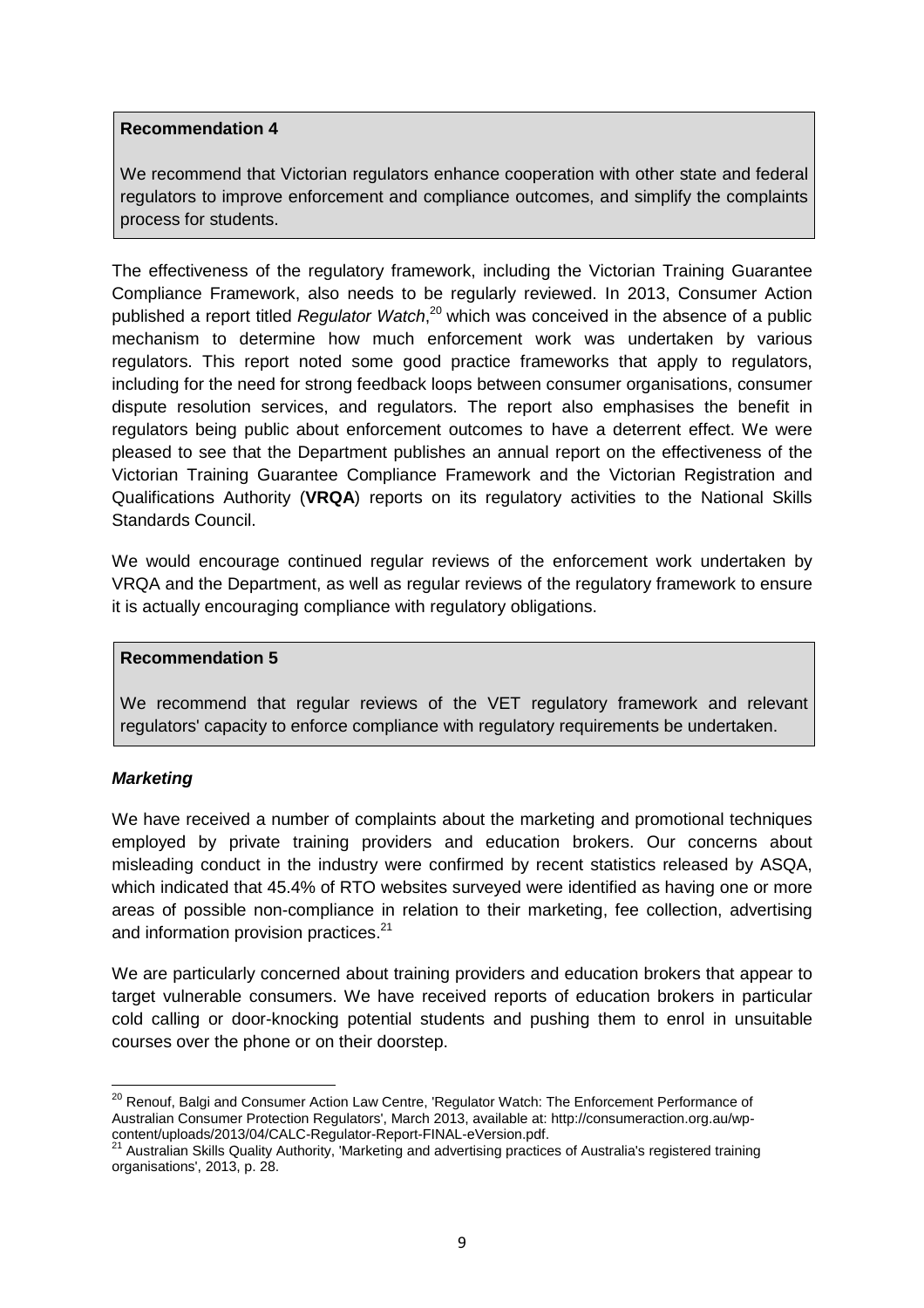### **Clare's story**

Clare was cold called by an education broker during her university exams. Clare is quite young and was very stressed at the time. She was eventually convinced to enrol in an online course after being assured that the course would enhance her career prospects and that she would have two 'career advisers'. Shortly after enrolling, Clare decided she couldn't do the course and should concentrate on her university studies. She contacted the VET provider before the census date and asked to withdraw from the course. The provider told Clare that someone would return her call, but instead Clare received a number of calls from the education broker. The education broker convinced Clare that she should defer instead of withdrawing. Subsequently, Clare received a VET FEE-HELP notice for a debt of more than \$20,000.

We have suggested that unsolicited sales (such as door-to-door sales and cold calling) be banned. However, another option is introducing an 'opt in' requirement. This will be a better option than relying on the traditional cooling off period for unsolicited sales. Under this arrangement, a consumer could 'opt in' to an unsolicited agreement following the initial contact by the provider.

The opt-in system would require a consumer to confirm their decision to enter the contract at some point (preferably at least 24 hours) after initially signing the agreement without further contact or inducements from the trader. An opt in requirement will be particularly useful in transactions that involve significant power imbalances and where high pressure sales techniques are used.

An opt-in requirement would not prevent a training provider from marketing their courses, nor would it prevent students from enrolling. It would, however, encourage at least some level of reflection on the product, price and conditions which is often absent where purchases are made under pressure or where there is poor disclosure of terms.<sup>22</sup>

Each step towards a purchase, even minor commitments from a consumer, can make it increasingly likely that a consumer will sign up. While such commitments initially include agreeing to a visit to the home, or simply agreeing with the salesperson's statements, more significant commitments such as accepting delivery of goods or making payment for goods, can act to "seal the deal" in a consumer's mind and reduce the likelihood of "cooling off".<sup>23</sup>

We also note recent Federal reforms banning the provision of inducements, and urge the Victorian Government to refer any powers necessary to ensure that this ban applies to all courses (not just VET FEE HELP courses).

 $\overline{a}$ <sup>22</sup> See ACMA, Mobile Premium Services Code, available at:

[http://www.acma.gov.au/WEB/STANDARD/pc=TEL\\_PUB\\_CONS\\_PREMIUM](http://www.acma.gov.au/WEB/STANDARD/pc=TEL_PUB_CONS_PREMIUM)

This option is currently being considered by the Federal Government as part of its package of VET FEE HELP reforms. For further information see: http://www.theaustralian.com.au/national-affairs/education/escape-clausefor-vet-students-signed-up-on-the-spot/story-fn59nlz9-1227292320133.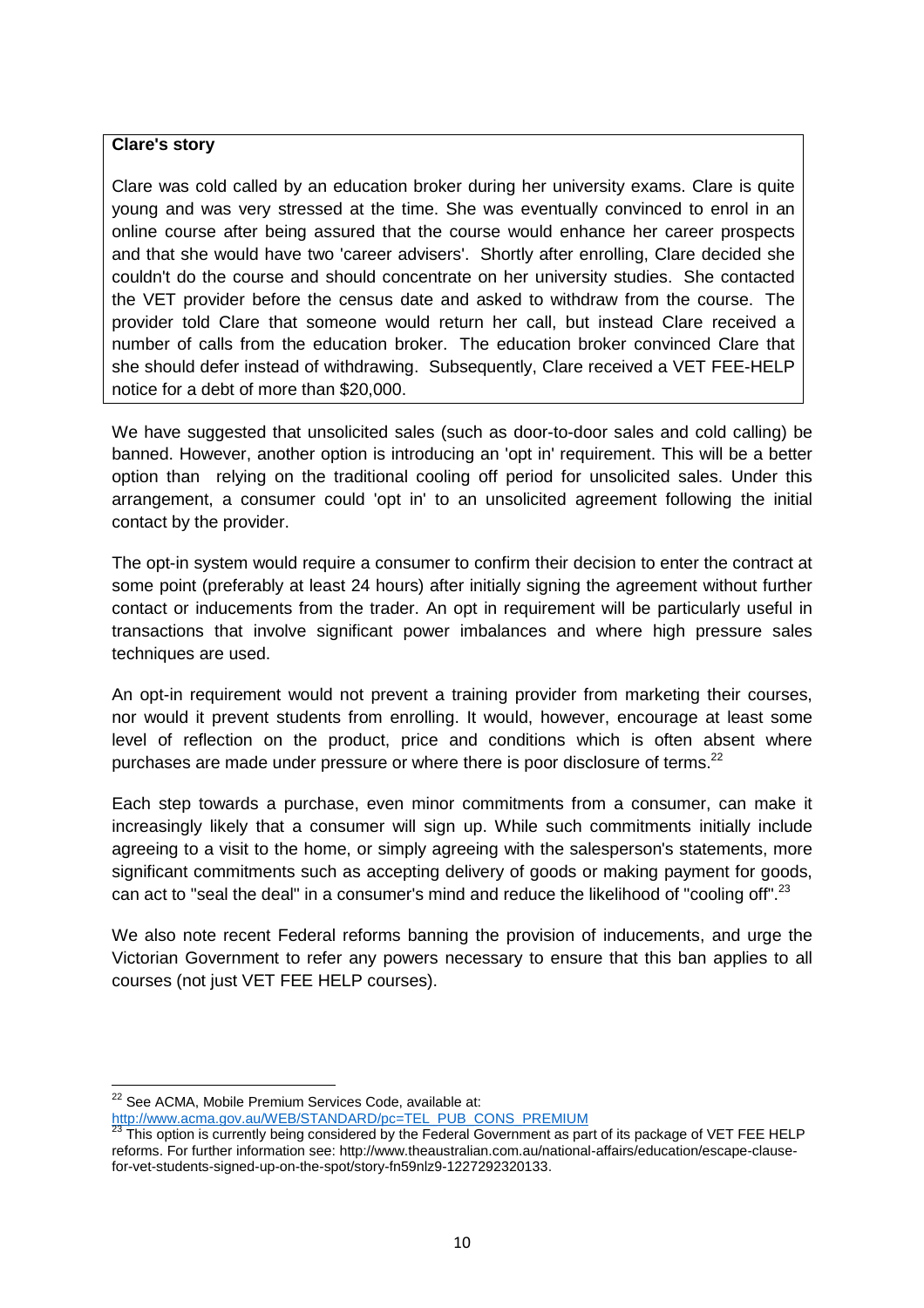We recommend that the Victorian Government:

- refer appropriate powers to the Commonwealth to ensure recent bans on inducements apply to all courses (not just VET FEE HELP courses) and
- consider banning unsolicited sales of Government funded courses, or requiring students to 'opt in' rather than opt out during the cooling off period.

## *Education brokers*

In a perfect world, there would be no education brokers as they distort a "demand-driven" system by creating artificial demand through their focus on sales, as demonstrated by the case study below.

### **Sarah's story**

Sarah had been applying online for jobs via a job advertisement board operated by an education broker. Sarah received a telephone call from the education broker offering to enrol her in a Diploma of Management. The broker sent Sarah an email whilst on the telephone, and told her to click on various links to sign her up to a course that was government funded and would help her obtain a job. Sarah was told by the sales representative not to read the email. Sarah says the sales representative did not ask any questions about her ambitions or capabilities. Sarah did not commence the course, but later received notification of a VET FEE-HELP debt of over \$23,000.

We have received numerous reports of students being enrolled by brokers in courses that do not meet their objectives or academic abilities. Education brokers essentially operate on a commission sales model, which presents an inherent conflict between the interests of the salesperson and the interests of the student. We are particularly concerned by brokers that market themselves as 'career advisors', when in fact they are salespeople. We recommend that brokers be restricted from using this term unless the salesperson is in fact a trained career advisor and is acting in that role.

Disclosure of commissions to students is also essential, but disclosure alone may not be sufficient to address the conflicts created by conflicted remuneration structures. The conflicts created are strong and consumers may continue to have difficulty understanding the impact of the remuneration on the 'career advice' provided by salespeople. Moving to a fee-for-service model should be considered.

We believe there is merit in banning the use of education brokers to spruik Victorian Government funded courses. In the alternative, brokers could be required to be registered or "approved" in order to contact consumers about courses.

### **Recommendation 7**

We recommend that the Victorian Government:

restrict education brokers from using terms like 'career advisors' unless the relevant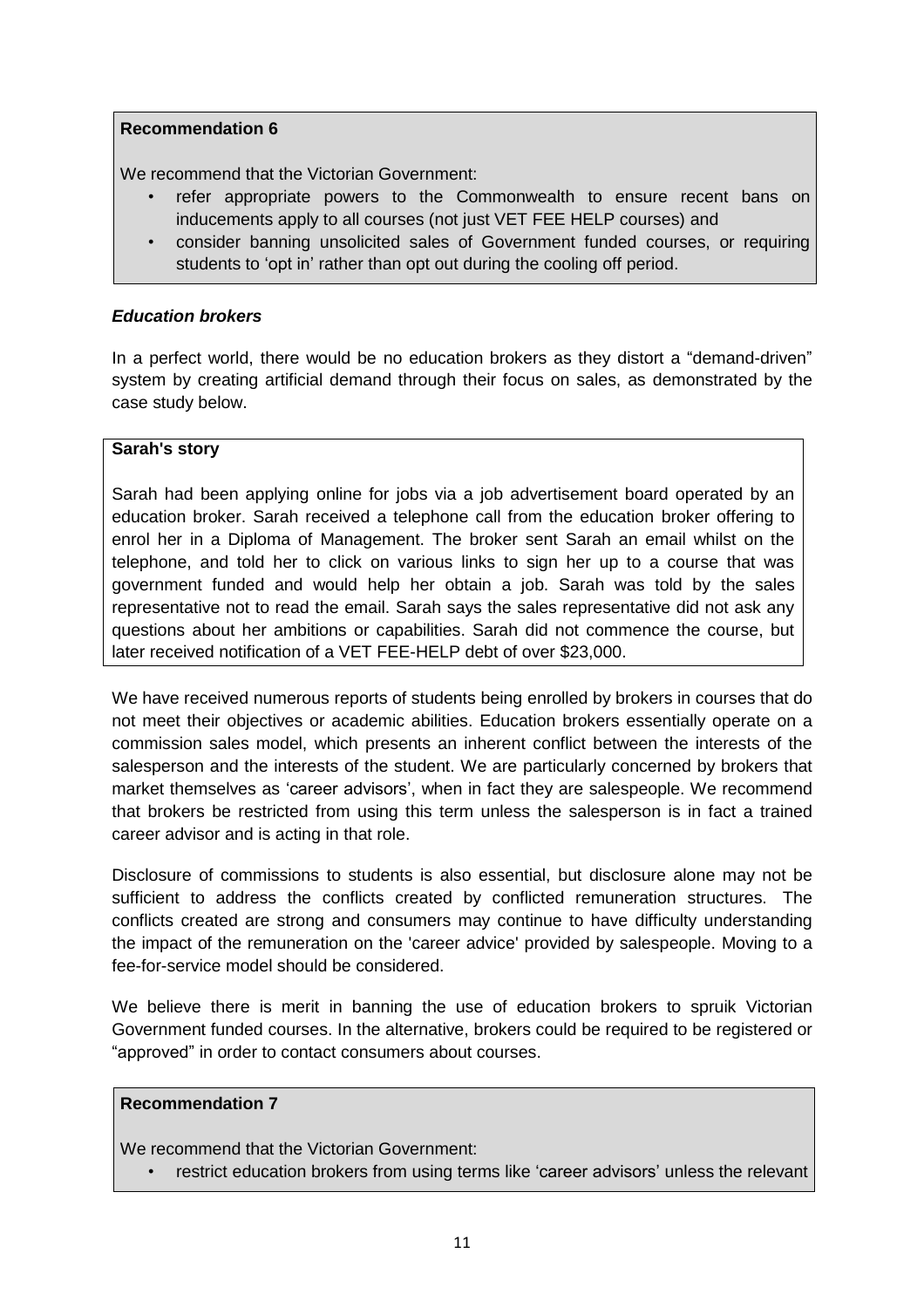staff member is in fact a trained career advisor and is acting in that role (as opposed to a sales role);

- consider banning the use of education brokers for Victorian Government funded courses; and
- if brokers are permitted:
	- o consider moving to a fee-for-service model;
	- o requiring brokers to be registered or "approved" in order to contact potential students about courses; and
	- o improving disclosure of commissions.

## *Unitised payments*

Consumer Action has received a significant number of complaints about the pricing, hardship and refunds practices of some private colleges.

Of particular concern is that courses, including those comprising multiple years of study, are charged as a one-off amount. This means students can be liable for the full cost of a course upfront, even if they never attend a class. This is in stark contrast to university, where you incur liabilities incrementally. This is not only unfair, but also significantly reduces competition between training providers as students are unable to move between colleges.

## **Tom's story**

Tom applied online for an 8 module course costing \$3400 from a private vocational college. He completed module 1 and 2, but while working on module 3, he realised he could not complete the course because of a deterioration in his health. Tom called the college to cancel the course and cease payments. The college refused and demanded that he pay the full balance and fees. He had already paid \$2000 towards the course.

# **Brenda's story**

Brenda found an Interior Design course online and contacted the private college to enquire. They interviewed her briefly over the phone. While the college stressed that it would be difficult the salesman said she could manage it. Brenda enrolled in a two year course at a cost of \$8,000 payable by payments of \$55 per week. Brenda started the course but after 6 months, she decided that she couldn't afford it and the course was too hard for her.

Brenda discontinued the course but money is still being taken for her account. Client has successfully cancelled the debit order but not before she paid the college \$3,500. However, the debt remains.

From 1 July 2015 training providers will have to give students separate census dates for each unit of study. The Federal Government said this is 'effectively banning the practice of the VET FEE-HELP loan debt for the whole qualification being levied on a student in one hit upfront.' It is imperative that these reforms also apply to non-VET FEE-HELP courses. We urge the Victorian Government to refer any necessary powers to the Commonwealth to ensure that all students can benefit from these reforms, or otherwise ensure that the same requirements apply to all RTOs in Victoria.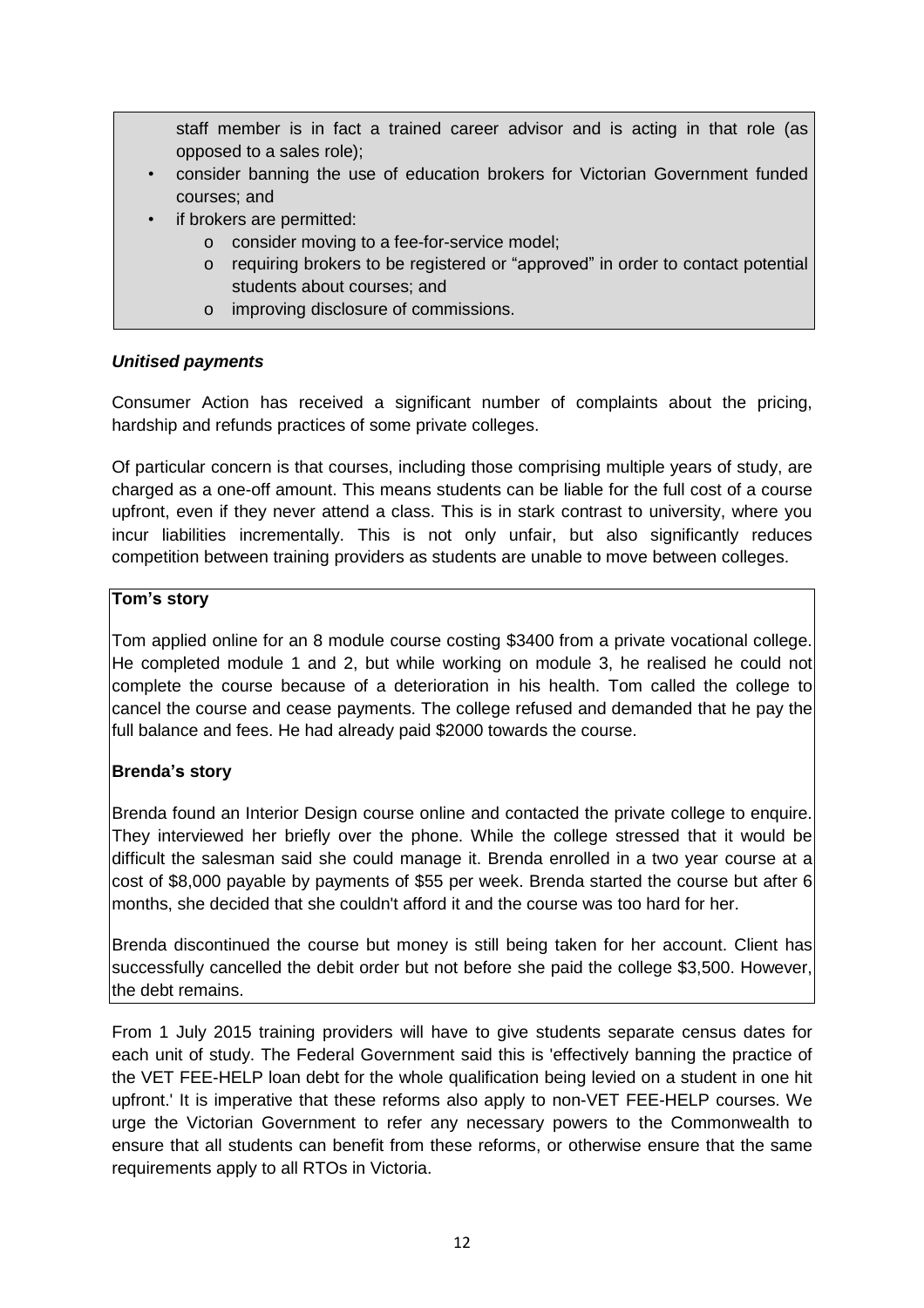We recommend that the Victorian Government refer appropriate powers to the Commonwealth to ensure that all courses have multiple 'exit points', or otherwise ensure that the same requirements apply to all RTOs in Victoria.

## *External dispute resolution*

 $\overline{a}$ 

While ASQA, the Department and VRQA accept complaints from students about private VET providers, these regulators do not respond to or resolve individual complaints.

We recommend establishing a national industry ombudsman to resolve disputes between students and training providers. Consumer Action believes that effective, accessible dispute resolution, particularly in the areas of consumer and business matters, not only benefits individuals in terms of access to justice, but contributes to the functioning of competitive markets thus supporting broader economic and social outcomes. The Productivity Commission has made the case that allowing market misconduct to occur without redress can be anti-competitive in that it gives legally non-compliant traders an anticompetitive advantage over those that do comply.<sup>24</sup>

In our view, an industry ombudsmen contain a number of useful features which contributes to strong justice outcomes, including:

- industry ombudsman schemes are typically a condition of holding a relevant licence or registration, so all businesses in an industry must participate in the scheme;
- industry ombudsman schemes are funded by industry, so industry has a financial incentive to minimise consumer disputes;
- industry ombudsman schemes typically have independent boards with 50 per cent representation from consumers so the dispute resolutions processes are fair and balanced;
- the ombudsman scheme process provides flexible solutions to disputes but also has 'teeth' because the Ombudsmen can make findings binding upon the trader; $^{25}$
- ombudsmen are typically required to investigate and report on systemic problems, meaning that they not only provide solutions for individual disputes but also help bigger problems be solved at their source; and
- ombudsmen keep detailed records and make detailed reports that assists the advancement of consumers' interests.

<sup>&</sup>lt;sup>24</sup> Productivity Commission, Review of Australia's Consumer Policy Framework—Inquiry Report 45 (volume 2), April 2008, available at: http://www.pc.gov.au/projects/inquiry/consumer/docs/finalreport, p 193

<sup>25</sup> One of the key pitfalls of the Office of the Training Advocate in South Australia is that it cannot make binding decisions. For more information see: http://www.trainingadvocate.sa.gov.au/Complaints/Overview.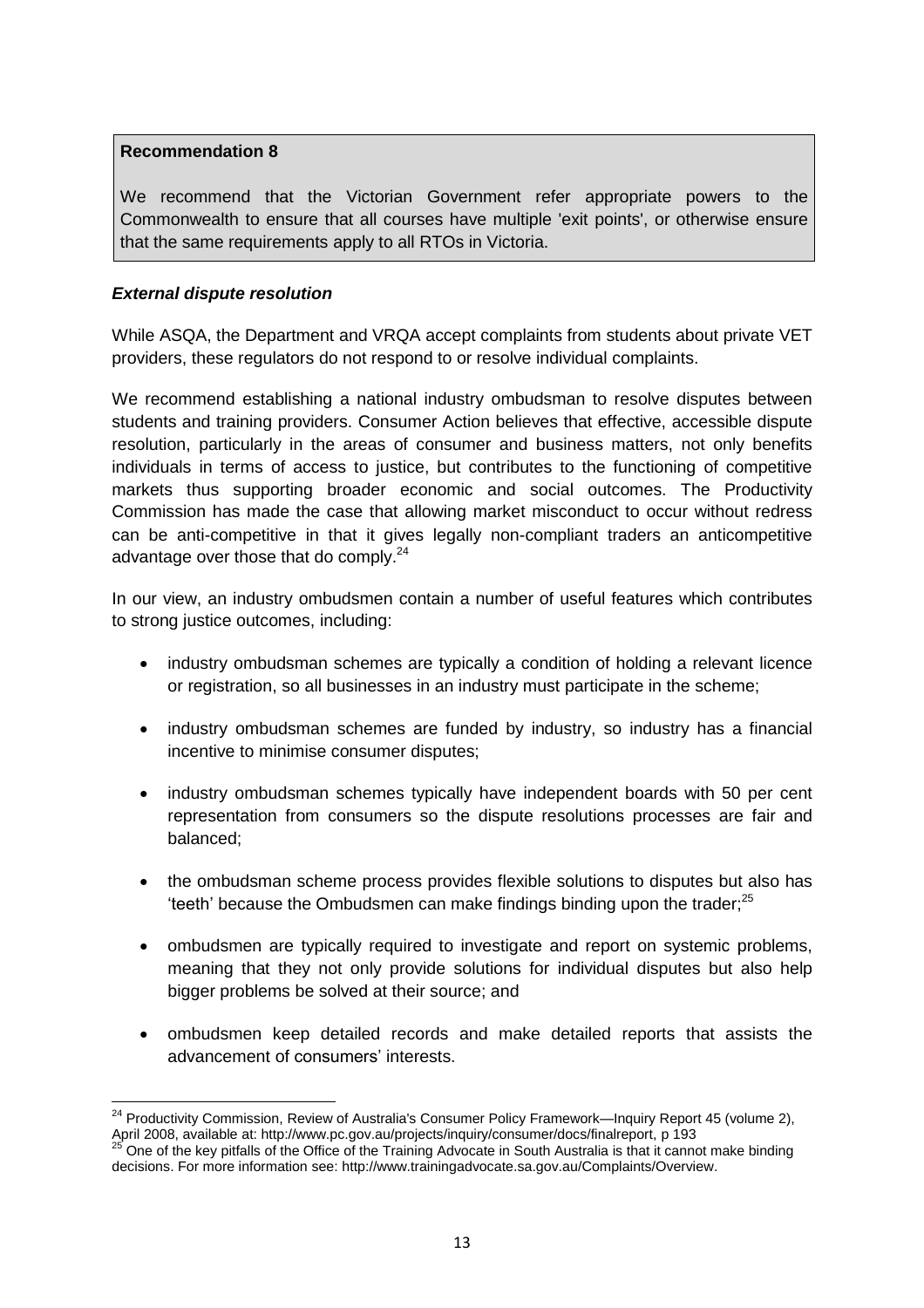Consumer Action has significant experience in supporting and acting on behalf of consumers with disputes considered by industry ombudsman schemes (such as the Financial Ombudsman Service, the Credit Ombudsman Service, the Energy & Water Ombudsman Victoria, and the Telecommunications Industry Ombudsman). We believe that, in providing access to justice, the establishment of these schemes has been one of the most significant advances in consumer protection of the past 30 years. Without industry ombudsman schemes, hundreds of thousands of people would have been left with no avenue for redress other than courts, or more likely, because of cost and other access barriers, would have been left with nowhere to turn.

The below table provides some further detail about certain features of industry ombudsman scheme, and compares them with government ombudsmen:

|                                                                    | <b>Government Ombudsman</b>                                                    | <b>Industry Ombudsman</b>                                                                                                                                                        |
|--------------------------------------------------------------------|--------------------------------------------------------------------------------|----------------------------------------------------------------------------------------------------------------------------------------------------------------------------------|
| Power to make a<br>binding decision<br>in an individual<br>dispute | No.                                                                            | Yes – can make a decision binding on<br>industry<br>member<br>(although<br>encourages settlement)                                                                                |
| Quality<br>assurance                                               | Subject to<br>government<br>oversight<br>(i.e. Auditor-<br>General)            | Reviews and evaluations are reported<br>publicly or to Boards                                                                                                                    |
| <b>System issues</b>                                               | Yes,<br>report<br>to<br>can<br>through  <br>Parliament<br>or<br>annual reports | Report systemic issues arising from<br>cases to the relevant regulator and<br>publish de-identified outcomes                                                                     |
| Outcome<br>expectations                                            | No power to make binding<br>decisions so not applicable.                       | Binding determinations<br>may<br>be<br>Case<br>studies<br>published.<br>also<br>published in annual reports etc or in<br>bulletins can give parties a guide to<br>likely outcome |

It is critical that such a scheme be independent from industry. One of the main benchmarks of the Key Practices for Industry-Based Consumer Dispute Resolution, published by the Federal Government, is independence.<sup>26</sup> Any industry-based ombudsman will be expected to comply with the key practices set out in that publication.

At present, disputes between private colleges and international students can be heard by the Commonwealth's Overseas Students Ombudsman (**OSO**), but no such process exists for domestic students. Complaints by domestic students in Victoria must be taken to the Victorian Civil and Administrative Tribunal (**VCAT**). The VCAT process involves a court-like, adversarial hearing, which is much more formal and intimidating for a consumer than an

 $\overline{a}$  $^{26}$  The Treasury, 'Key Practices for Industry-based Consumer Dispute Resolution', February 2015, available at: http://www.treasury.gov.au/~/media/Treasury/Publications%20and%20Media/Publications/2015/key%20pract%2 0ind%20cust%20dispute%20reso/Documents/PDF/key\_pract\_ind\_cust\_dispute\_resol.ashx.